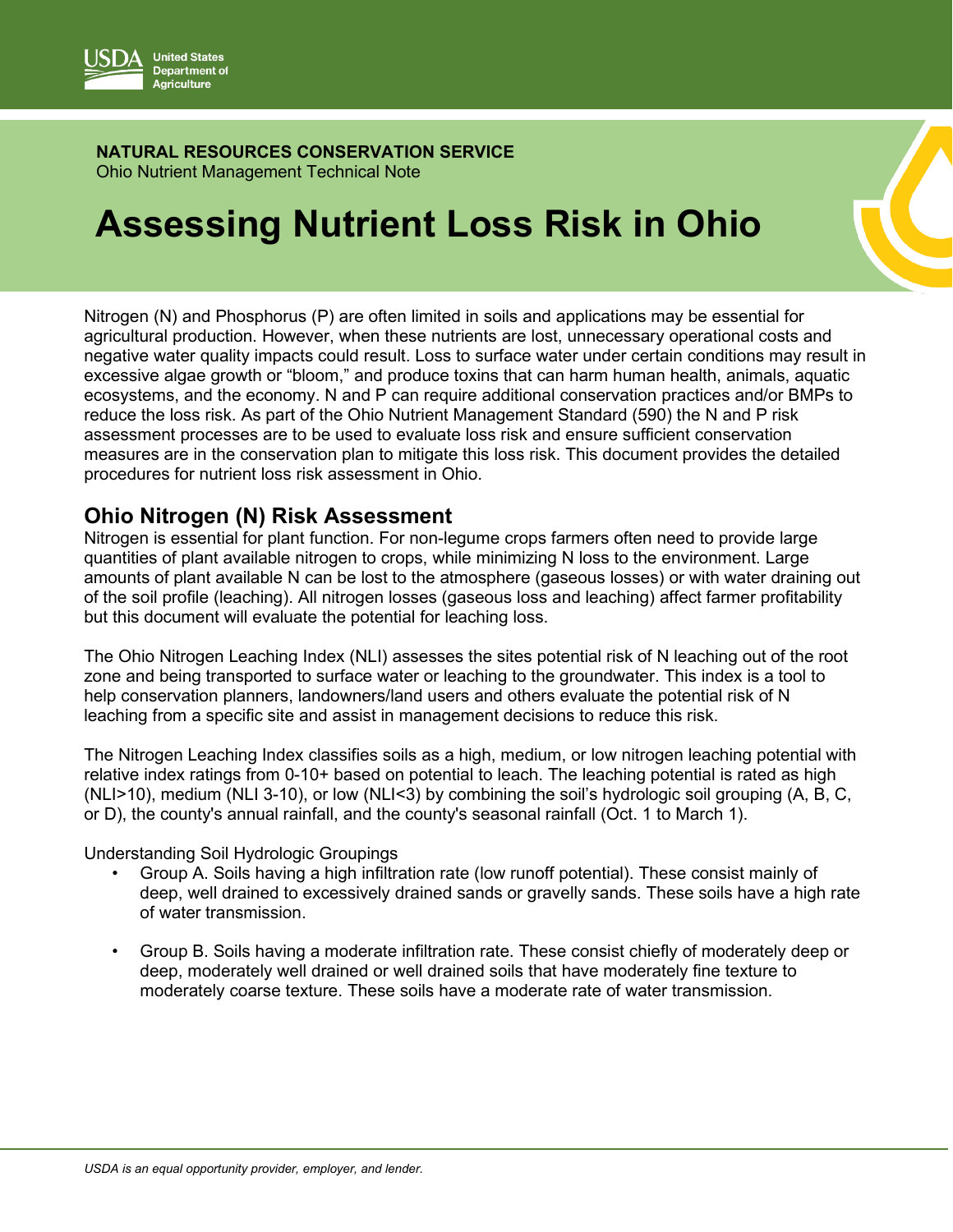- Group C. Soils having a slow infiltration rate. These consist chiefly of soils having a layer that impedes the downward movement of water or soils of moderately fine texture or fine texture. These soils have a slow rate of water transmission.
- Group D. Soils having a very slow infiltration rate (high runoff potential). These consist chiefly of clays that have a high shrink-swell potential, soils that have a high-water table, soils that have a clay layer at or near the surface, and soils that are shallow over nearly impervious material. These soils have a very slow rate of water transmission.
- Certain wet soils are placed in Group D based solely on the presence of a water table 24 inches from the surface, even though the saturated hydraulic conductivity may be favorable for water transmission. If these soils can be adequately drained, they are assigned to dual hydrologic soil groups (A/D, B/D, and C/D) based on their saturated hydraulic conductivity and the water table depth when drained. The first letter applies to the drained condition and the second to the undrained condition. **For the purpose of the Nitrogen Leaching Index (NLI) soils that have been systematically subsurface drained (tiled) are rated high leaching potential regardless of the soil hydrologic group.**

## **Nitrogen Leaching Index Procedure**

- 1. Determine the soils hydrological soil grouping for the dominant soils in the Conservation Management Unit (CMU) (Grouping found in Section II of the FOTG or Web Soil Survey). Dominant soils are the soil type with the highest risk of loss that occupies at least 33% of the field.
- 2. Refer to Table 1 Ohio (By County) Nitrogen Leaching Index (NLI) for Soils by Hydrologic Groups (A, B, C, D) for the respective county to determine the soils relative NLI.
	- a. Soils with a rating of 0-2 have a low potential to leach nitrates below the root zone.
	- b. Soils with a rating of 3-10 have a medium potential to leach nitrates below the root zone.
	- c. Soils with a rating of greater than 10 have a high potential to leach nitrates below the root zone.
	- i. All soils with systematic subsurface drains (tile) are rated high potential. A field is considered subsurface drained if 1/3 or more of the field is subsurface drained.
- 3. Implement appropriate conservation measures listed in the Tri-State Fertilizer Recommendations for Corn, Soybeans, Wheat, and Alfalfa (Bulletin 974), AgBMPs Ohio State University Extension and/or FOTG to mitigate leaching risk.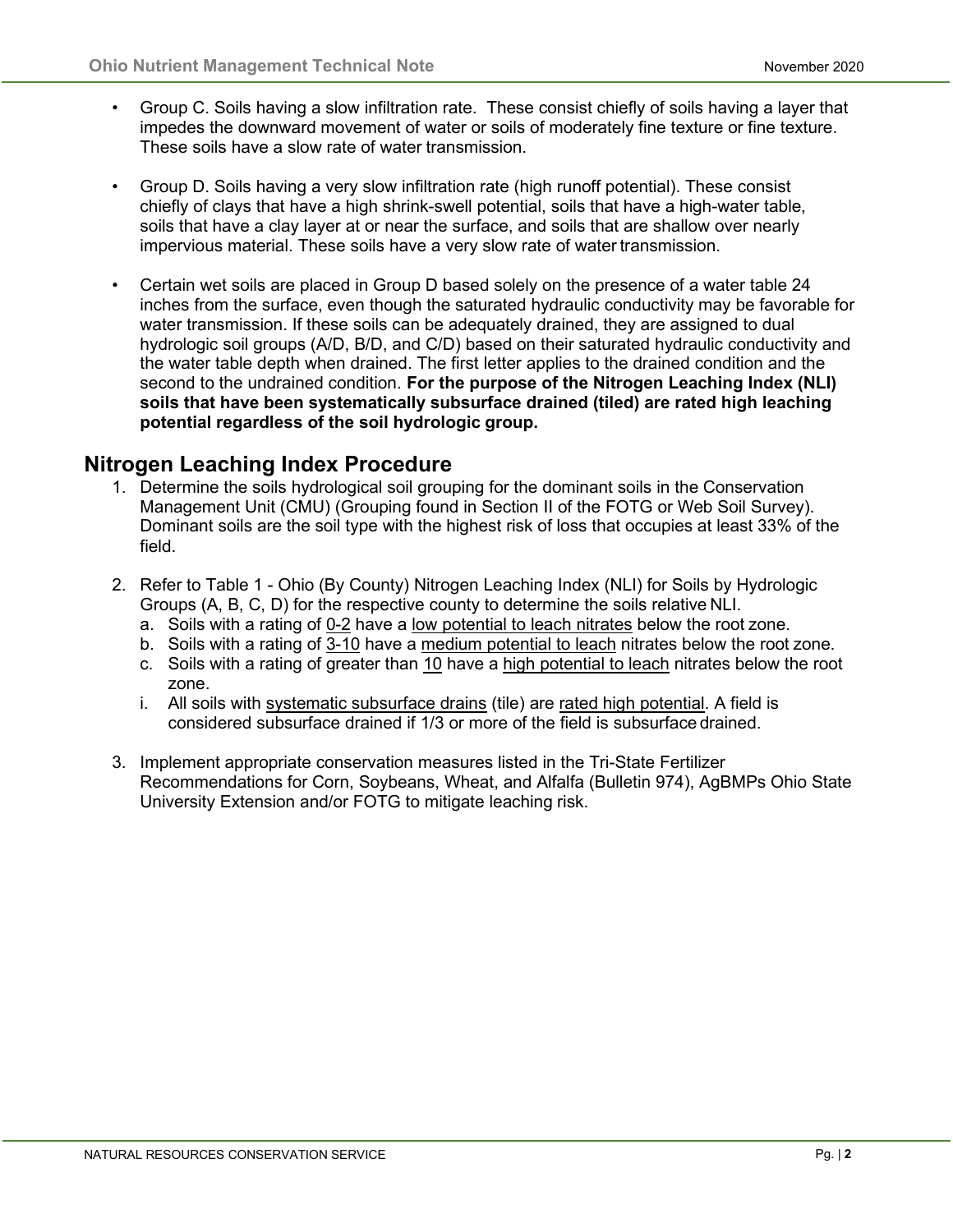**Table 1**: Ohio (By County) Nitrogen Leaching Index (NLI) for Soils by Hydrologic Groups (A, B, C, D). *All soils with systematic subsurface drains (tile) are rated high potential regardless of the NLI listed below. A field is considered subsurface drained if 1/3 or more of the field is subsurface drained.*

| County           | A               | B                  | C              | D              | County           | A               | B               | C              | D              |
|------------------|-----------------|--------------------|----------------|----------------|------------------|-----------------|-----------------|----------------|----------------|
| Adams            | $\overline{15}$ | 10                 | $\overline{6}$ | 4              | Licking          | $\overline{15}$ | 8               | $\overline{6}$ | 4              |
| <b>Allen</b>     | $\overline{10}$ | 6                  | 4              | $\overline{2}$ | Logan            | $\overline{15}$ | $\overline{8}$  | 4              | 4              |
| Ashland          | 15              | $\overline{8}$     | 4              | 4              | Lorain           | $\overline{15}$ | $\overline{8}$  | 4              | $\overline{2}$ |
| Ashtabula        | 15              | $\overline{10}$    | 4              | 4              | Lucas            | 10              | $\overline{6}$  | 4              | $\overline{2}$ |
| Athens           | $\overline{15}$ | 10                 | $\overline{6}$ | 4              | Madison          | $\overline{15}$ | $\overline{8}$  | $\overline{6}$ | 4              |
| Auglaize         | $\overline{10}$ | $\overline{8}$     | 4              | 2              | <b>Mahoning</b>  | $\overline{15}$ | $\overline{8}$  | 4              | 4              |
| <b>Belmont</b>   | $\overline{15}$ | $\overline{10}$    | 6              | 4              | <b>Marion</b>    | $\overline{15}$ | $\overline{8}$  | 4              | 4              |
| <b>Brown</b>     | 15              | 10                 | $\overline{6}$ | 4              | Medina           | 15              | $\overline{8}$  | 4              | 4              |
| <b>Butler</b>    | $\overline{15}$ | $\overline{10}$    | 6              | 4              | <b>Meigs</b>     | $\overline{15}$ | 10              | 6              | 4              |
| Carroll          | 15              | 8                  | 4              | 4              | Mercer           | 10              | 8               | 4              | $\overline{2}$ |
| Champaign        | $\overline{15}$ | 8                  | 4              | $\overline{4}$ | Miami            | $\overline{15}$ | 8               | 4              | 4              |
| Clark            | 15              | $\overline{8}$     | $\overline{6}$ | 4              | Monroe           | 15              | $\overline{10}$ | $\overline{6}$ | 4              |
| Clermont         | $\overline{15}$ | $\overline{10}$    | $\overline{6}$ | 4              | Montgomery       | $\overline{15}$ | 10              | $\overline{6}$ | 4              |
| Clinton          | 15              | $\overline{10}$    | 6              | 4              | Morgan           | 15              | 8               | $\overline{6}$ | 4              |
| Columbiana       | 15              | 8                  | 4              | 4              | Morrow           | 15              | $\overline{8}$  | 4              | 4              |
| Coshocton        | $\overline{15}$ | $\overline{\bf 8}$ | 4              | 4              | <b>Muskingum</b> | $\overline{15}$ | $\overline{8}$  | 6              | $\overline{4}$ |
| Crawford         | $\overline{15}$ | $\overline{8}$     | 4              | $\overline{2}$ | <b>Noble</b>     | 15              | $\overline{8}$  | 6              | 4              |
| Cuyahoga         | $\overline{15}$ | 8                  | 4              | 4              | Ottawa           | 10              | 6               | 4              | $\overline{2}$ |
| <b>Darke</b>     | $\overline{15}$ | 8                  | 4              | $\overline{4}$ | Paulding         | $\overline{10}$ | $\overline{6}$  | 4              | 2              |
| Defiance         | 10              | 6                  | 4              | $\overline{2}$ | Perry            | 15              | $\overline{8}$  | $\overline{6}$ | 4              |
| <b>Delaware</b>  | $\overline{15}$ | $\overline{8}$     | 4              | 4              | Pickaway         | $\overline{15}$ | $\overline{8}$  | 6              | $\overline{4}$ |
| Erie             | 10              | $\overline{8}$     | 4              | $\overline{2}$ | Pike             | 15              | $\overline{10}$ | $\overline{6}$ | 4              |
| Fairfield        | 15              | 8                  | 6              | 4              | Portage          | 15              | 8               | 4              | 4              |
| Fayette          | $\overline{15}$ | 10                 | $\overline{6}$ | 4              | Preble           | $\overline{15}$ | 10              | 6              | 4              |
| Franklin         | 15              | 8                  | 6              | 4              | Putnam           | 10              | $\overline{6}$  | 4              | $\overline{2}$ |
| Fulton           | $\overline{10}$ | 6                  | 4              | 2              | Richland         | $\overline{15}$ | 8               | 4              | 4              |
| Gallia           | $\overline{15}$ | $\overline{10}$    | 6              | 4              | Ross             | $\overline{15}$ | $\overline{10}$ | 6              | 4              |
| Geauga           | 15              | $\overline{10}$    | 4              | 4              | Sandusky         | 10              | $\overline{6}$  | 4              | $\overline{2}$ |
| Greene           | 15              | $\overline{10}$    | $\overline{6}$ | 4              | Scioto           | 15              | $\overline{10}$ | $\overline{6}$ | 4              |
| Guernsey         | $\overline{15}$ | $\overline{8}$     | $\overline{6}$ | 4              | Seneca           | $\overline{10}$ | 6               | $\overline{4}$ | $\overline{2}$ |
| Hamilton         | $\overline{15}$ | $\overline{10}$    | 6              | $\overline{4}$ | Shelby           | $\overline{15}$ | 8               | 4              | 4              |
| Hancock          | 10              | 6                  | 4              | $\overline{2}$ | <b>Stark</b>     | 15              | $\overline{8}$  | 4              | 4              |
| Hardin           | 10              | 8                  | 4              | $\overline{2}$ | Summit           | 15              | $\overline{8}$  | 4              | 4              |
| <b>Harrison</b>  | $\overline{15}$ | 8                  | 6              | 4              | <b>Trumbull</b>  | $\overline{15}$ | $\overline{8}$  | 4              | 4              |
| <b>Henry</b>     | 10              | 6                  | 4              | $\overline{2}$ | Tuscarawas       | 15              | 8               | 4              | 4              |
| Highland         | 15              | $\overline{10}$    | 6              | 4              | Union            | 15              | 8               | 4              | 4              |
| Hocking          | $\overline{15}$ | $\overline{10}$    | 6              | 4              | Van Wert         | 10              | $\overline{6}$  | $\overline{4}$ | 2              |
| <b>Holmes</b>    | $\overline{15}$ | 8                  | 4              | 4              | Vinton           | $15\,$          | 10              | $\overline{6}$ | 4              |
| Huron            | 10              | $\overline{8}$     | 4              | $\overline{2}$ | Warren           | $\overline{15}$ | 10              | $\overline{6}$ | 4              |
| Jackson          | $\overline{15}$ | $\overline{10}$    | $\overline{6}$ | $\overline{4}$ | Washington       | $\overline{15}$ | 10              | $\overline{6}$ | 4              |
| <b>Jefferson</b> | 15              | 8                  | 6              | 4              | Wayne            | 15              | $\overline{8}$  | 4              | 4              |
| Knox             | 15              | 8                  | 4              | 4              | <b>Williams</b>  | 10              | 6               | 4              | 2              |
| Lake             | $\overline{15}$ | 10                 | 4              | 4              | Wood             | 10              | $\overline{6}$  | 4              | 2              |
| Lawrence         | $\overline{15}$ | $\overline{10}$    | 6              | 4              | Wyandot          | $\overline{10}$ | 8               | $\overline{4}$ | 2              |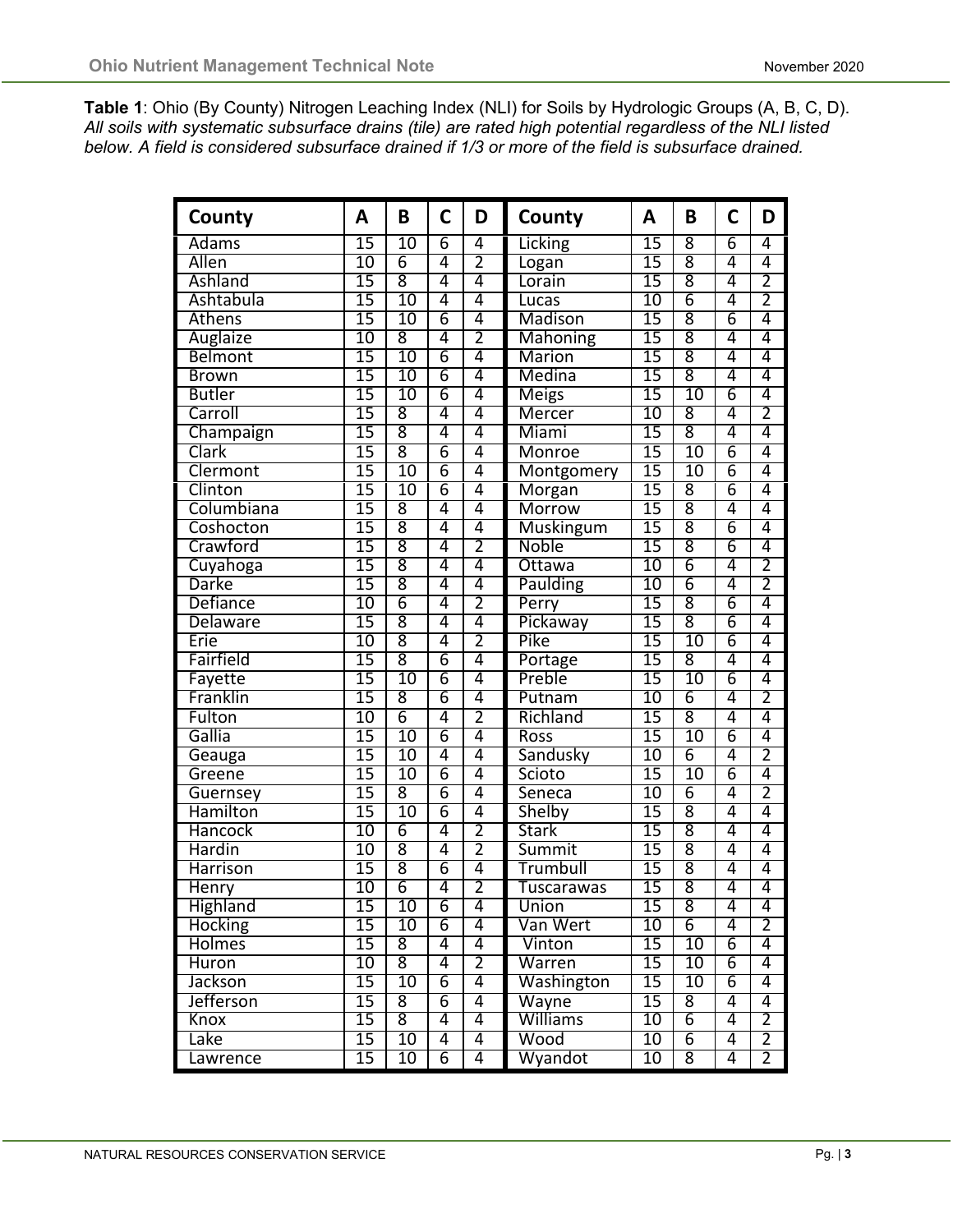## **Ohio Phosphorus (P) Risk Assessment**

Phosphorus (P) is essential for plant growth and found in every living plant cell. It is involved in several key plant functions. Most soil types in Ohio require the addition of supplemental P (fertilizer and/or manures) to maintain soil test P levels within a sufficiency range. Evaluating risk of P loss will help conservation planners and landowners/land users ensure needed conservation measures are in place to minimize P loss risk.

The Ohio Phosphorus (P) Risk Assessment process is based on classing fields by soil test P, implementing higher levels of conservation with higher soil test P levels, and implementing strategies that will drawdown soil test P if the soil test P is greater than the Tri State Guide maintenance limit. It will help conservation planners and landowners/land users evaluate the risk of P leaving the field. The results of this course evaluation of P loss risk must be implemented with an on-site assessment of the site-specific transport factors to refine a set of conservation practices to protect the resources. When the on-site assessment indicates higher risk of transport, additional practices and/or conservation measures must be planned to mitigate this risk. Additional practices such as buffers, setbacks, Drainage Water Management (554), Phosphorus Removal Systems (782), Saturated Buffers (604), Cover Crops (340), crop residue practices (329 or 345), Amending Soil Properties with Gypsum Products (333) and/or other conservation practices, should be considered alone or in combination to reduce P loss impacts.

The use of nutrient loss risk tools such as The Ohio State University On-Field Ohio or Nutrient Tracking Tool (NTT) can be used to refine nutrient management alternatives for the application methods, timing, transport, and other conservation treatment needed to meet the P Risk Assessment criteria (Table 2). The information provided by these nutrient loss tools will be useful to compare various nutrient management strategies being considered to meet the criteria listed in Table 2. The additional conservation practices and conservation measures needed to meet the P Risk Assessment criteria (Table 2) must be included in the nutrient management/conservation plan.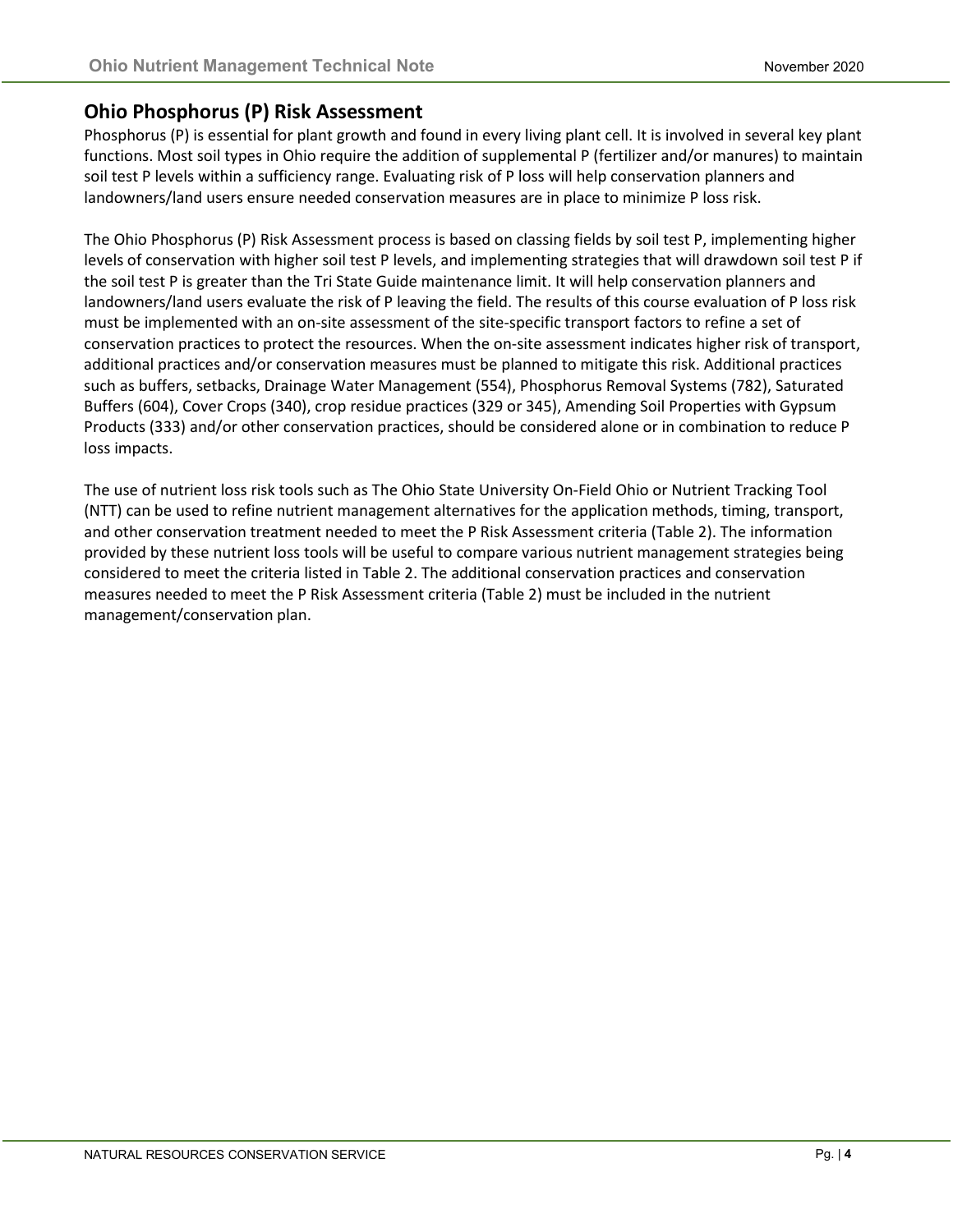## **Phosphorus (P) Risk Assessment Procedure**

1. Determine P risk assessment class based on the current Soil Test P (STP) for each Conservation Management Unit (CMU). A CMU is defined as a field or area of a field that will be managed similarly for example with the same crop, tillage system, and the same rate, timing, source and placement of nutrients. A current soil test is one no older than 3 or 4 years (based on the crop rotation) and representing no more than 25 acres. If more than one soil sample represents the CMU (as in grid sampling) determine the class on the average STP for the CMU. For example, if a field is grid sampled and a blanket application of manure is planned, the assessment of the P loss risk shall be based on the average STP.

*With large fields or wide variation in soil test values, sampling zones should be established, and manure managed when possible on actual zonal soil test values rather than field averages. This will provide both economic and environmental benefits.*

- 2. After an onsite assessment of the CMU, plan the needed practices and nutrient management strategies to meet the risk criteria, as listed in Table 2. This onsite evaluation must include the evaluation of runoff potential, considering the slope of the field and the surface infiltration in combination with the field's connectivity to water. Fields with high runoff risk, efficient water conductivity and a P Risk Assessment class of High or Very High indicate a need for water management practices. These water management practices could include additional setbacks and/or vegetative treatment areas, Drainage Water Management (554), Phosphorus Removal System (782), Constructed Wetland (656), Saturated Buffer (604) and other appropriate innovative practices. Implement appropriate conservation measures listed in the Ohio FOTG and/or AgBMPs Ohio State University Extension to mitigate lossrisk.
- 3. Additional consideration must be given to water management practices when P Risk Assessment class is High or Very High when transport factors are also high. The Ohio State University On-Field Ohio or Nutrient Tracking Tool (NTT) can be used to evaluate various management and BMP alternatives. These tools can be used to compare various options but will not be used to determine risk class or allow greater application rate and/or a reduction of required criteria listed in Table 2.
- 4. Develop a nutrient management plan that meets the phosphorus application rate, phosphorus placement, and timing criteria for the appropriate column in table 2, based on the field Mehlich-3 soil test risk level. This plan must also include additional water management practices to mitigate high transport factors as needed.
- 5. All appropriate conservation practices and conservation measures to address both source and transport factors must be included in the conservation/nutrient management plan. Suitability of these conservation practices and conservation measures are all site specific.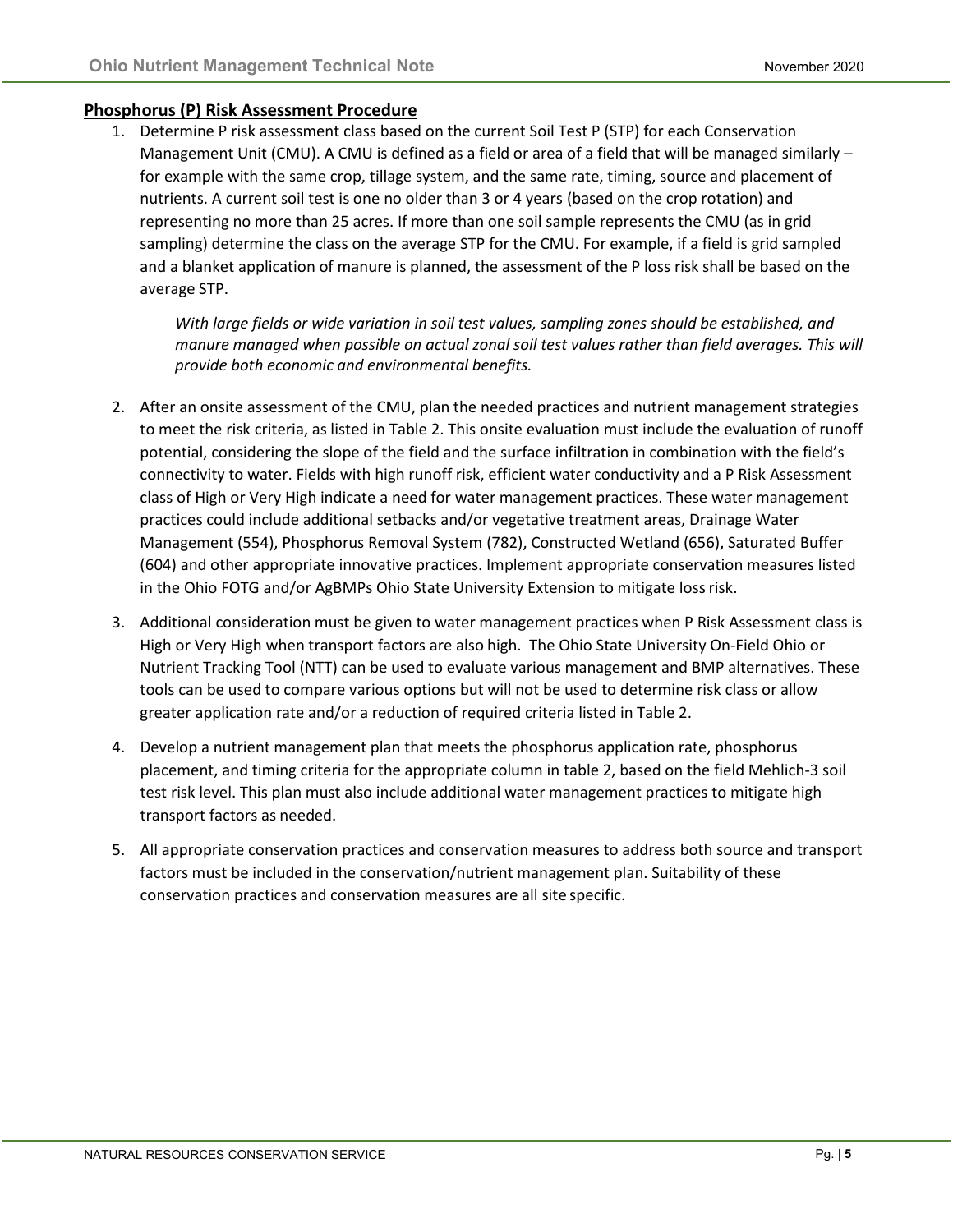#### **Adaptive P Management**

Soil testing provides the foundation of an adaptive nutrient management strategy providing sample depth, time of sampling, and intervals between sampling are all kept consistent. Maintaining consistency over many years enables a grower to monitor soil test trends and evaluate how management practices and nutrient management regimes are performing. This can provide critical information to further refine a fertility program, control input costs, maximize farm profitability, and meet management goals.

This soil test data plus known nutrient application rates and crop removal from 3 or more sampling periods, shall be used to monitor trends in STP to identify any corrective changes needed to application rates so goals are met. This is a long-term process and trends must be evaluated over several sampling periods.

When periodic applications are made to moderate or higher P loss risk fields, a downward trend of soil test P levels must be established. If this downward trend cannot be established, updates to the nutrient management plan must be made to reduce application rate and/or make changes to the crop rotation which result in increased P removal.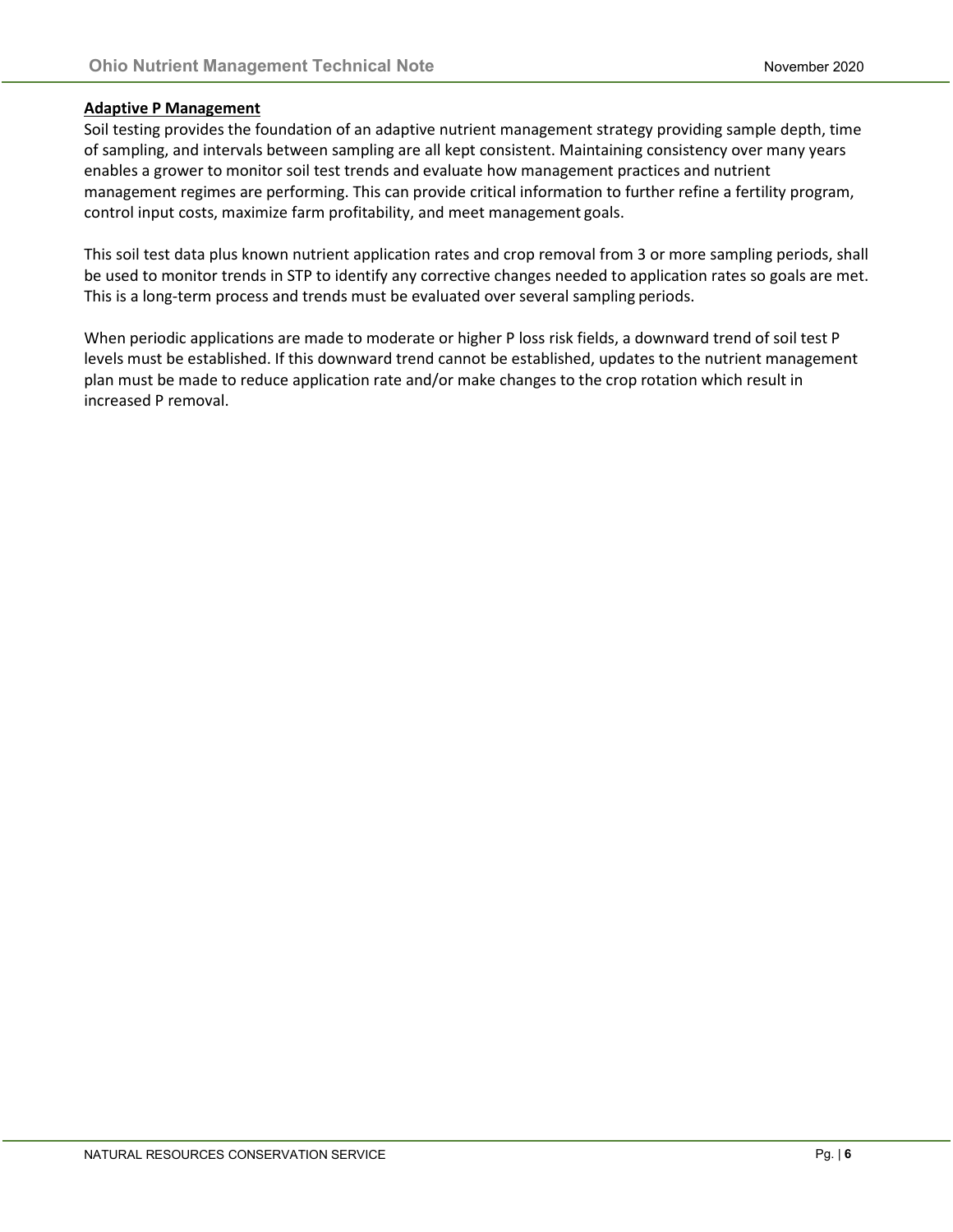|           |                                                           | <b>Lower Risk</b>                                                                                | <b>Moderate Risk</b>                                                                                  | <b>Higher Risk</b>                                                                             | <b>Very High Risk</b>                    |  |  |
|-----------|-----------------------------------------------------------|--------------------------------------------------------------------------------------------------|-------------------------------------------------------------------------------------------------------|------------------------------------------------------------------------------------------------|------------------------------------------|--|--|
| Rate      | Soil Test P (STP)                                         | <50 ppm Mehlich-3                                                                                | 50-120 ppm Mehlich-3                                                                                  | 120-200 ppm Mehlich-3                                                                          | 200+ ppm Mehlich-3                       |  |  |
|           | Rate of P Application <sup>2</sup>                        | $\leq$ P recommendation<br>250 lb $P_2O_5/ac$ annual<br>application limit                        | < P removal (annual or<br>multiple year crop<br>rotation)<br>250 lb $P_2O_5/ac$ annual                | < 50% P removal<br>(annual or multiple<br>year crop rotation) $3$<br>125 lb $P_2O_5/ac$ annual | No P application $3$                     |  |  |
|           | <b>STP Management</b><br>Strategy                         | Build-up and<br>maintenance<br>Approach: Tri-State<br>Fertilizer<br>Recommendations <sup>4</sup> | application limit<br><b>Adaptive P</b><br>Management:<br>Drawdown STP over<br>time <sup>4&amp;5</sup> | application limit<br>Short term P<br>application to<br>facilitate change <sup>5&amp;6</sup>    | Drawdown STP over<br>time <sup>5</sup>   |  |  |
|           | Minimum ground cover<br>at time of surface<br>application | $>30\%$<br>or<br>Growing Crop/Cover<br>Crop                                                      | $>30\%$<br>or<br>Growing Crop/Cover<br>Crop                                                           | >50%<br>or<br>Growing Crop/Cover<br>Crop                                                       | >50%<br>or<br>Growing Crop/Cover<br>Crop |  |  |
| Placement | Incorporation <sup>7</sup> /sub-                          | Or                                                                                               |                                                                                                       |                                                                                                |                                          |  |  |
|           | surface placement                                         |                                                                                                  | Required if the minimum ground cover is not met for surface application                               |                                                                                                |                                          |  |  |
|           | Sensitive Area Avoidance                                  | Follow setback and vegetative recommendations in Table 3.                                        |                                                                                                       |                                                                                                |                                          |  |  |
| Time      | Seasonality of Timing <sup>8</sup>                        | Spring surface applications are to be made only if applied to a<br>growing crop or cover crop.   |                                                                                                       |                                                                                                |                                          |  |  |
|           | Sheet & Rill                                              | < Soil Loss Tolerance                                                                            |                                                                                                       |                                                                                                |                                          |  |  |
| Erosion   | <b>Concentrated flow</b>                                  | No active concentrated erosion                                                                   |                                                                                                       |                                                                                                |                                          |  |  |

## Table 2: Ohio Phosphorus (P) Loss risk assessment classes and mitigation options<sup>1</sup>.

- 1. Utilize FOTG, On-Field Ohio and/or the Nutrient Tracking Tool (NTT) to identify and plan other BMP's and conservation alternatives that can reduce the potential of phosphorus loss beyond the P Risk Assessment criteria basic requirements (Table 2). Additional consideration must be given to water management practices when P Risk Assessment class are High or Very High when transport factors are also high.
- 2. The application rate of manure cannot exceed the next crop years N requirement or the most limiting factor (Table 3 Ohio CPS 590) regardless of the P application rate. The total annual application of P at any risk level may not be greater than the lesser of recommendation/P removal rate and the listed annual application limit for the P risk class.
- 3. At high or very high risk, dilute wastewater or other liquid manure effluent with low P may be applied through irrigation at low annual rates; no greater than the lesser of 50% crop removal or 35 lb/ac P2O5. This allowance is only for wash water or other treated effluent and not for raw liquid manure.
- 4. Crops included in the rotation that have a documented STP maintenance limit greater than 50 ppm (Mehlich-3) can maintain a soil test P level greater than 50 ppm up to the STP maintenance limit. Land grant university (LGU) publications or industry practice when recognized by the LGU shall be used to document STP maintenance limit for crops not included in the current Tri-State Fertilizer Recommendations.
- 5. Adaptive P management system that draws down STP over time is required if P applications are made under this risk. This drawdown strategy is implemented when sample depth, time of year samples are collected and intervals between sampling are all kept consistent. If STP is not showing a downward trend over time application rates must be reduced or eliminated until the downward trend is documented in STP.
- 6. Manure applications made at higher P risk can only be made to facilitate a change in manure collection, handling and storage systems unless applications of dilute wastewater or other liquid manure effluent are in accordance with footnote 3. These changes in the manure handling system must be documented in the conservation plan (CNMP). After the installation of these practices no additional P applications are to be made until STP and the risk of P loss is reduced to a moderate or low risk.
- 7. Incorporation is defined as the use of a full width tillage implement operating at a minimum of 3-4-inch depth within 1 week or before the next predicted rainfall event whatever is less.
- 8. Timing of applications is subject to criteria listed in the Ohio 590 standard and applicable state laws.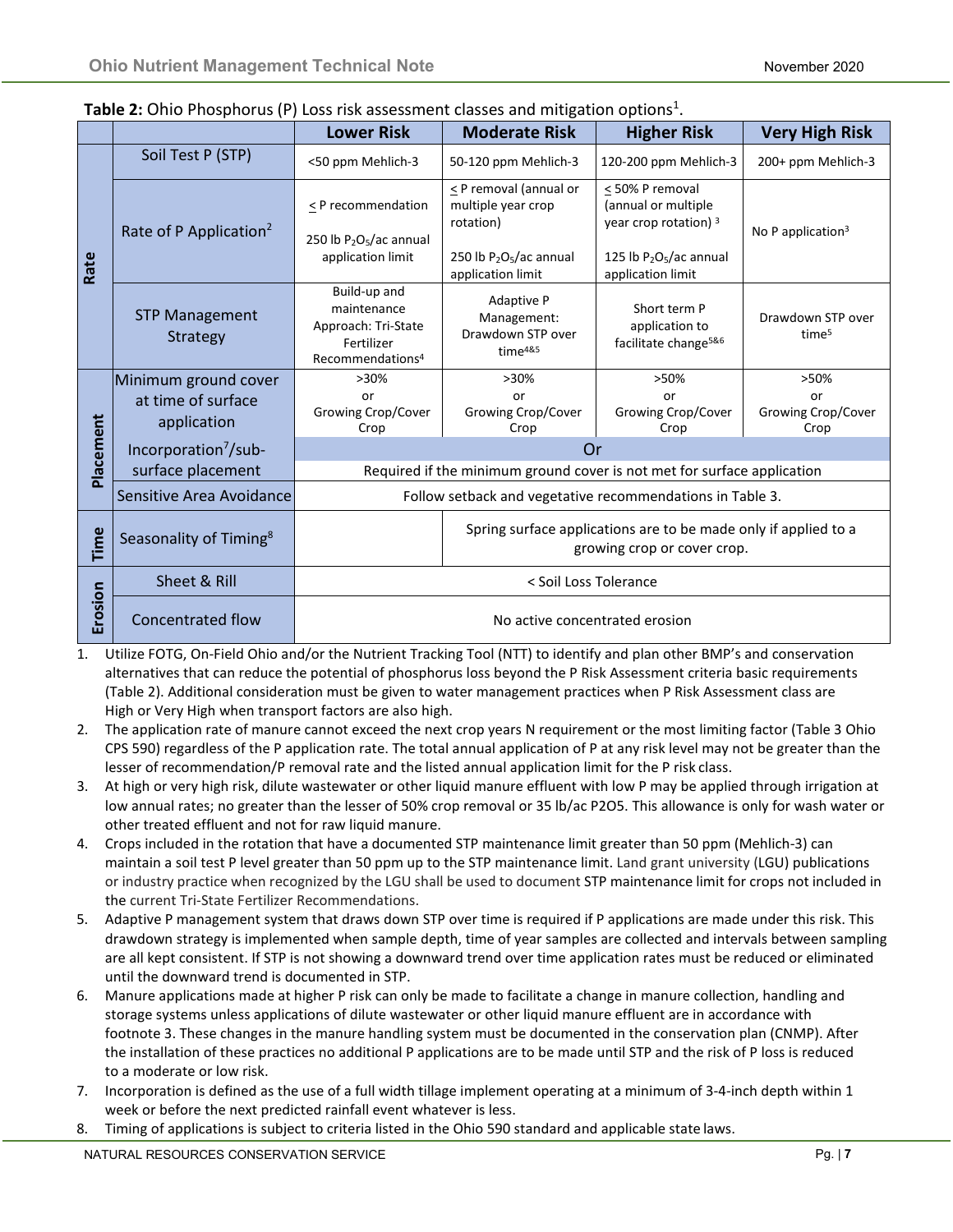**Table 3:** Minimum Setback Distances and Vegetative Treatment Requirements for the Application of Manure.

These setbacks and vegetative treatment requirements were primarily established to reduce loss risk associated with pathogens. CAFO's must additionally follow the setbacks defined in the Ohio Department of Agriculture (ODA) rules regarding manure application (Ohio Administrative Code 901:10-2-14). Additional setbacks may apply to sludge that is regulated by the Ohio Environmental Protection Agency (OEPA) and septage regulated by the Ohio Department of Health.

|                                                                      | <b>Manure Application</b>                                                                           |                                             |  |  |
|----------------------------------------------------------------------|-----------------------------------------------------------------------------------------------------|---------------------------------------------|--|--|
| <b>Type of Sensitive - Setback Area</b>                              | <b>Surface Application</b>                                                                          | <b>Incorporation or Direct</b><br>Injection |  |  |
| Residences / Private Wells down<br>slope from the application area.  | 100 ft                                                                                              | 100 ft                                      |  |  |
| Sinkholes                                                            | 300 ft                                                                                              | 100 ft                                      |  |  |
| Pond or Lake                                                         | 100 ft. at a minimum 35 ft<br>of the 100 must be<br>Vegetative Barrier <sup>2</sup><br>0r<br>300 ft | 35ft. Vegetative Barrier                    |  |  |
| - Streams <sup>1</sup><br>- Ditches <sup>1</sup><br>- Surface Inlets | 35 ft Vegetative Barrier<br>or<br>50% residue cover at time<br>of application<br>0r<br>100 ft       | None                                        |  |  |
| <b>Grassed Waterway</b>                                              | 35 ft                                                                                               | None                                        |  |  |
| <b>Field Surface Drains</b>                                          | 35 ft <sup>3</sup>                                                                                  | None                                        |  |  |
| <b>Public Wells</b>                                                  | 300 ft                                                                                              | 100 ft                                      |  |  |
| Developed Springs down slope<br>from the application area.           | 300 ft                                                                                              | 300 ft                                      |  |  |
| <b>Public Surface Drinking Water</b><br>Intake                       | 300 ft                                                                                              | 300 ft                                      |  |  |

1. All listed measurements are from top of bank.

- 2. Vegetative Barriers are permanent vegetation consisting of grass, grass/legume mix, trees/shrubs, or trees/shrubs and grass/legumes.
- 3. Setback requirement for field surface drains are only required if the criteria listed Nutrient application Timing and Placement section are not met. When this criterion is not met the applications of manure must abide by this 35 ft setback distance.